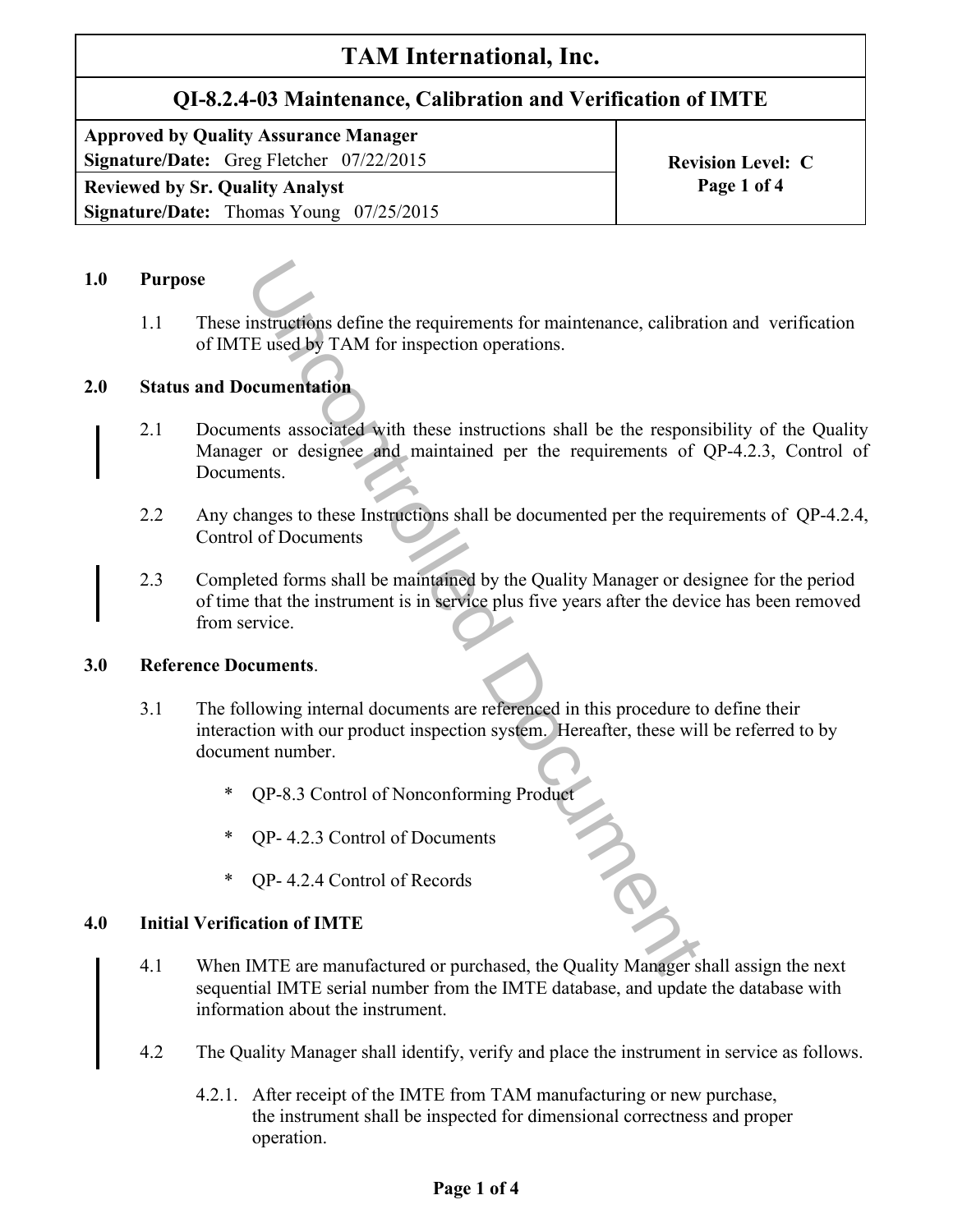## **QI-8.2.4-03 Maintenance, Calibration and Verification of IMTE Revision: C**

- 4.2.2. The instrument shall be verified for proper calibration prior to use and an IMTE Calibration History form shall be completed and placed on file.
- 4.3 The IMTE number assigned in 4.1 shall be marked on the instrument.
	- 4.3.1. Once identified, the IMTE shall be placed in the inspection area storage cabinets when not used.
- 4.4 An IMTE Calibration History Form, QF-01, shall be completed for all IMTE devices.
- 4.4.1. The IMTE Device Description shall provide a full description of the device and as a minimum, manufacturer and type of IMTE. TE Calibration History Form, QF-01, shall be completed for a<br>The IMTE Device Description shall provide a full description<br>a minimum, manufacturer and type of IMTE.<br>The IMTE Traccable Number assigned.<br>The applicable measur
	- 4.4.2. The IMTE Traceable Number assigned.
	- 4.4.3. The applicable measurements such as diameters, taper and depth as required for verification shall be identified in the columns provided.
	- 4.4.4. The actual date of manufacture or purchase and date of verification.
	- 4.4.5. The "Description of Action" shall be "TAM Manufactured" or "Purchased" as applicable. It should also note if this is the initial inspection or verification.
	- 4.4.6. The Measurements shown shall be the actual dimensions of the device noted by the inspector manager or inspector.

## **5.0 Tolerance Criteria for IMTE**

- 5.1 IMTE devices utilized for measurements from 0.000" to 1.000" shall be verified to be accurate to within  $\pm 0.0005$ ".
- 5.2 IMTE devices utilized for diameter measurements greater than 1.000" shall be verified to be accurate to within  $\pm 0.001$ ".
- 5.3 IMTE devices utilized for linear measurements of overall length shall be verified to be accurate to within  $\pm$ one (1) incremental graduation.
- 5.4 IMTE devices utilized for measurement of pressure or temperature shall be verified to be accurate to within  $\pm 3\%$  of the full scale reading of the device.
- 5.5 IMTE devices utilized for measurement of angles shall be verified to be accurate to within  $\pm$  5 degree.
- 5.6 All IMTE devices utilized for measurement of radii shall be verified to be accurate within  $\pm$ 5% of the radius measuring device or a maximum of  $\pm$ 0.005".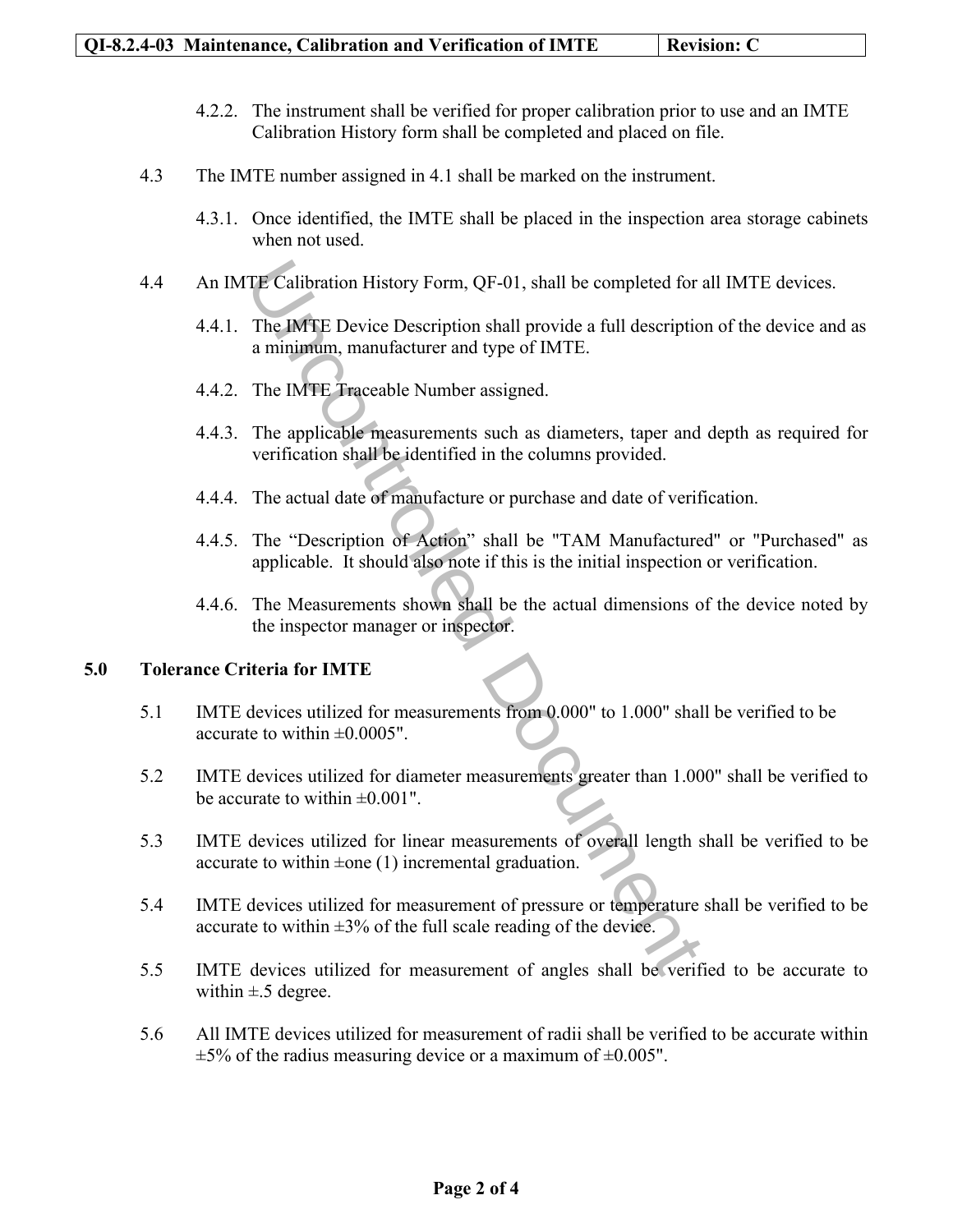#### **6.0 Verification of Standards**

- 6.1 All standards utilized for verification of IMTE devices shall be verified and/or calibrated traceable to national standards by an outside approved vendor.
- 6.2 The following items shall be considered as standards for the purpose of determining the requirements of 5.0.
- 6.3 Linear Dimensional Blocks, Rods and Rings.
- 6.4 Any reference device which is marked "for verification only" and requiring accuracy verification equal to or greater than  $\pm 0.001$ ".

#### **7.0 Outside Diameter Measuring IMTE Verification**

- 7.1 Micrometers and venire calipers shall be verified at two points at or within 10% of the maximum and minimum operating range of the device using the standards referenced from 6.0 and acceptance criteria from 5.0.
- 7.2 Pi tape measuring devices used for checking rubber O.D. shall be verified at 1.0" and 10.0" using a linear measuring device at 3.142" and 31.42" respectively and acceptance criteria from 5.0.

### **8.0 Inside Diameter Measuring IMTE Verification**

- 8.1 Micrometers, dial bore indicators and veneer calipers shall be verified at two points at or within 10% of the maximum and minimum operating range of the device using an outside diameter micrometer preset and verified against the standards from 6.0. Acceptance criteria shall be determined from 5.0. Dimensional Blocks, Rods and Kings.<br>
Eference device which is marked "for verification only" and<br>
attion equal to or greater than  $\pm 0.001$ ".<br>
<br>
Leter Measuring IMTE Verification<br>
meters and venire calipers shall be veri
- 8.2 Thickness gauges used to calculate and determine the inside diameter of a flexible tube (such as an elastomer bladder) shall be verified against standards from 5.0 and acceptance criteria from 4.0.

#### **9.0 Linear Measuring IMTE Verification**

- 9.1 Tape measures utilized for measuring overall length shall be verified against 1.0" and 29.0" standards or against a tape marked "for verification only" as available and acceptance criteria from 5.0.
- 9.2 Devices utilized for measuring depths and heights shall be verified against standards using the surface plate and acceptance criteria from 5.0.

#### **10.0 Angle and Radius Measuring IMTE Verification**

- 10.1 Devices utilized for measuring angles shall be verified at 30° angles and 45° using linear measuring devices or geometric calculations as follows.
	- 10.1.1. 30 $^{\circ}$  angles; base length = 1.73 times vertical